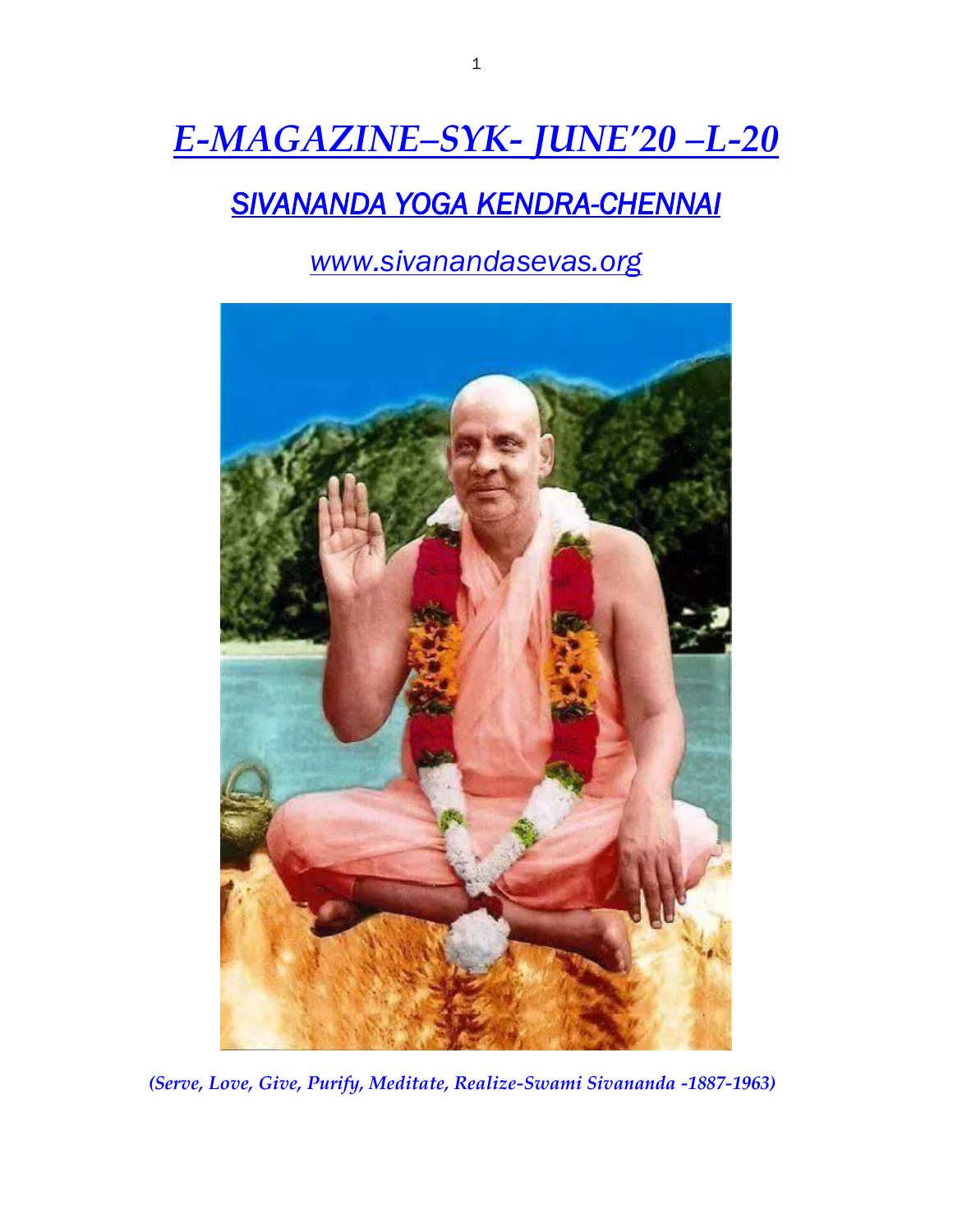#### *YOU ARE UNIQUE:*

Never condemn yourself. Never loose faith in yourself. Seek to know Thyself. Cheer yourself and regain confidence. Assert and realise that you are a child of God and that all the wealth of the Divine is yours. Shut your mind against these traitors : fear, disease, worry and in their stead, invite confidence, courage, peace, health. If only you know the unlimited power that is within you, there is no undertaking in which you can not succeed. The progress you would achieve will be amazing. Scatter joy and you will harvest it. Distribute wealth and you will have abundance. Radiate happiness and you will reap it. If the wick within the lamp is very small, the light also will be small. If the wick is very big, the light also will be powerful. Similarly if a man is pure, if he practices meditation, the manifestation or expression of his Self will be powerful. He will radiate a big light. If he is unregenerate and impure, he will be like a burnt up charcoal. The greater the wick, the greater the light. Likewise, the purer the soul, the greater the expression.

By.H.H.Sri Swami Sivananda Maharajji.

#### *CALL OF MOUNT KAILAS*

*In the early years of my Sadhana at Rishikesh, I decided to see Kailas. Mount Kailas is in Western Tibet. On the 12th June, 1931, I started on a pilgrimage to that sacred place with His Holiness Sri Swami Adwaitanandaji, Sri Swami Swayam Jyoti Maharaj, Sri Brahmachari Yogananda, Her Highness Maharani Sahiba Surat Kumari Devi, O.B.E., Singhahi State, and Sri Kedarnath, her secretary. We all had a dip in Lake Manasarovar and went around Mount Kailas. I walked the whole distance. There is no place on all this fair earth which can be compared with Kailas for the marvellous beauty of the everlasting snows. Of all Yatras, the Kailas trip is the most difficult. It is called Mount Meru—the axis of Mountains. At the time I went there, His Highness the Maharajah Saheb of Mysore also visited Kailas. He is the only Maharajah in India who has visited the sacred mount. The total distance from*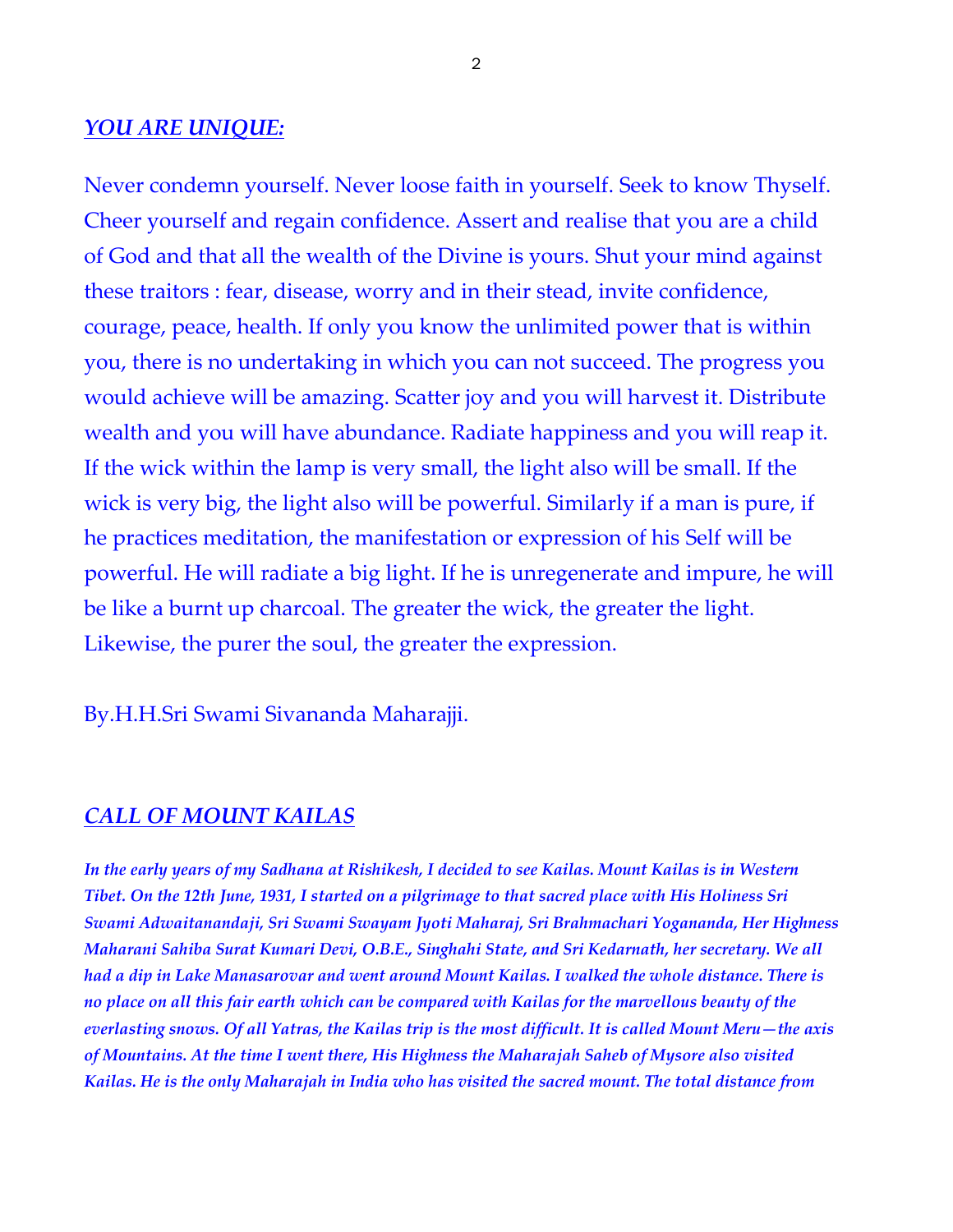*Almora to Kaiias is about 230 miles. In two months one can easily visit the place and return. On August 22nd our party returned to Almora.*

By.H.H.Sri Swami Sivananda Maharajji.

*EARN YOGA FROM THE GURU OR YOGA TEACHERS….*

*DO NOT LEARN YOGA THROUGH BOOKS OR GADGETS….*

*PRACTICE YOGA DAILY……THIA LEADS TO YOU GOOD HEALTH AND PEACE OF MIND.*

*Hence,Be Happy.Makes others Happy........*

*Yoga Shows the Way.....Practice Yoga Daily and follow the foot steps of Gurudev.*